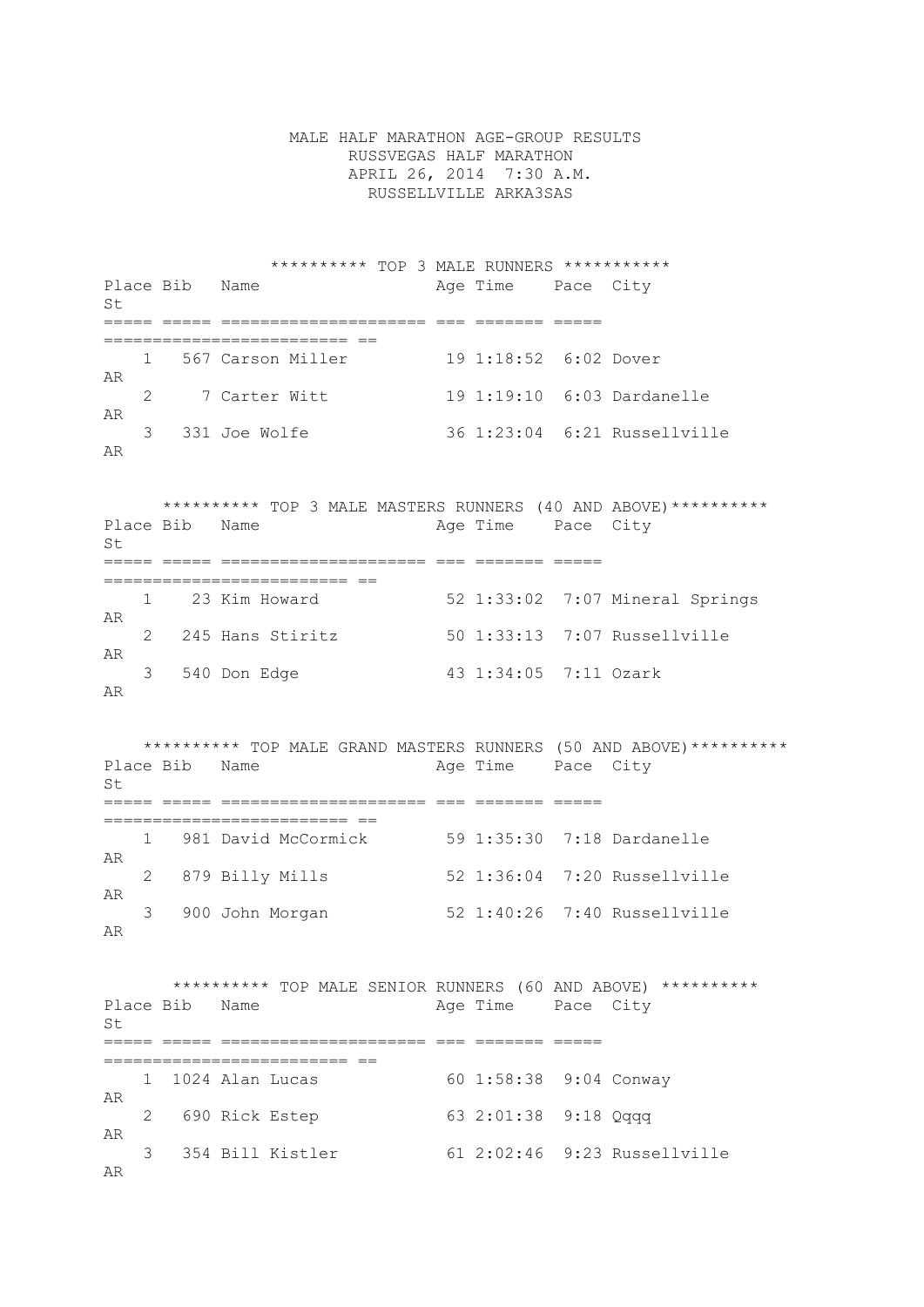| St       |              | Place Bib | Name               |  | MALE AGE GROUP: 1 - 19<br>Age Time Pace City |                              |
|----------|--------------|-----------|--------------------|--|----------------------------------------------|------------------------------|
|          | $\mathbf{1}$ |           | 488 Samuel Pegg    |  |                                              | 16 1:43:05 7:53 Russellville |
| AR       | 2            |           | 705 Benji Nicholas |  | 19 1:53:33 8:41 Jackson                      |                              |
| ΤN       | 3            |           | 789 Jacob Edge     |  | 15 1:53:35 8:41 Ozark                        |                              |
| AR       | 4            |           | 518 Bryce Masters  |  | 15 2:10:29 9:58 Dover                        |                              |
| AR<br>AR | 5            |           | 562 Adam Prince    |  |                                              | 17 2:31:58 11:36 Van Buren   |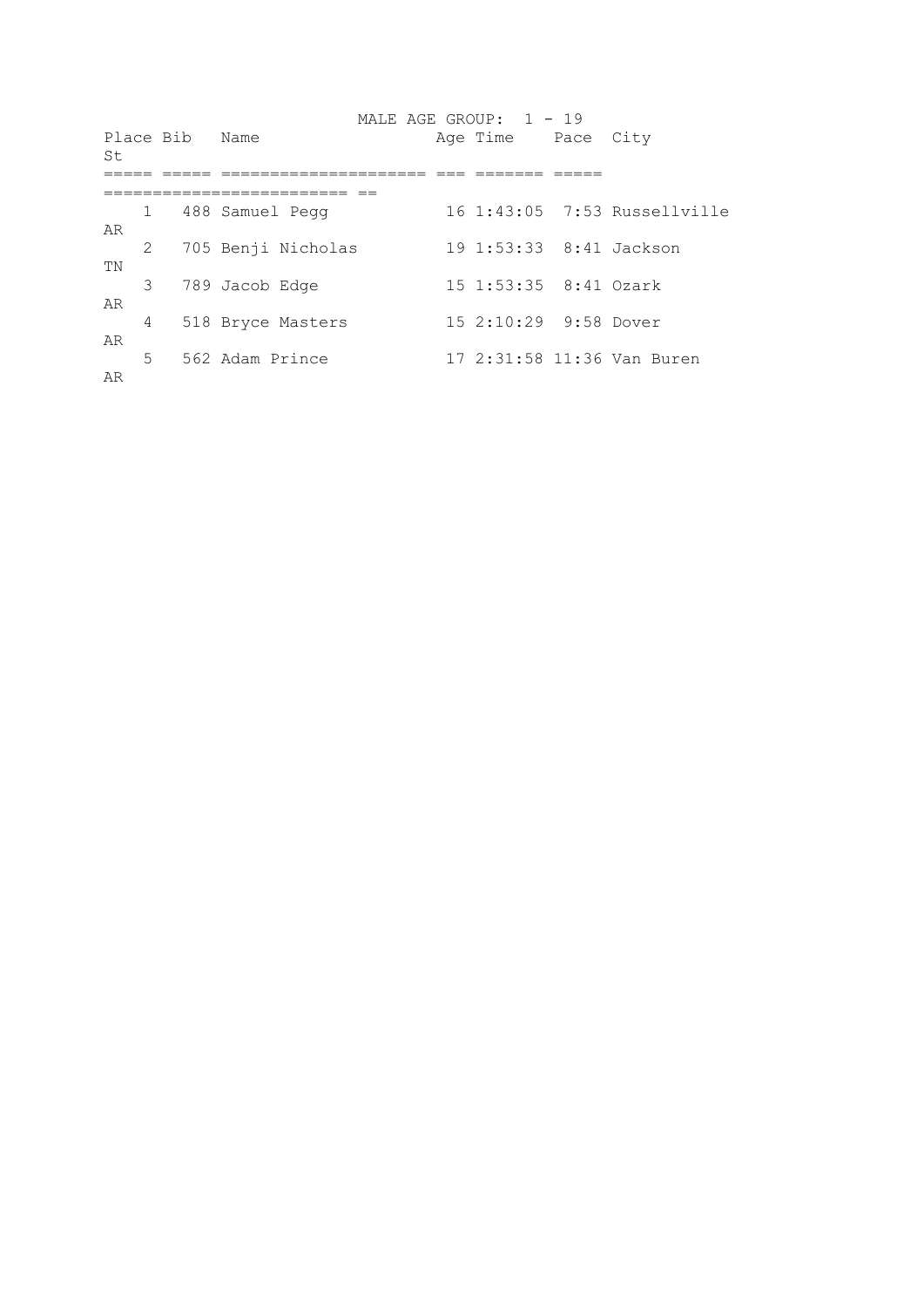| St       |    | Place Bib | MALE AGE GROUP: 20 - 24<br>Name | Age Time Pace City      |                               |
|----------|----|-----------|---------------------------------|-------------------------|-------------------------------|
|          | 1  |           | 432 Erich Washausen             |                         | 24 1:29:28 6:50 Russellville  |
| AR       | 2  |           | 698 Travis Williams             |                         | 21 1:30:18 6:54 Fort Smith    |
| AR       | 3  |           | 737 Daniel Lowe                 |                         | 20 1:46:17 8:07 Brentwood     |
| ΤN       | 4  |           | 492 Brent Hall                  | 20 1:46:17 8:07 Morris  |                               |
| ΟK       | 5  |           | 646 Bobby Green                 | 24 1:49:20              | 8:21 London                   |
| AR       | 6  |           | 470 Jonathan Ratzlaff           | 201:52:55               | 8:38 Russellville             |
| AR       | 7  |           | 28 Jacob Smith                  | 24 2:05:26              | 9:35 Hackett                  |
| AR       | 8  |           | 944 Aron McDonald               |                         | 21 2:08:23 9:48 Russellville  |
| AR       | 9  |           | 486 Joshua Heathcock            |                         | 21 2:10:28 9:58 Russellville  |
| AR       | 10 |           | 340 Caleb Uebelein              |                         | 20 2:12:23 10:07 Wildwood     |
| MO       | 11 |           | 610 Mitchell Duncan             |                         | 20 2:12:58 10:09 Gallatin     |
| ΤN       | 12 |           | 455 Rob Hendricks               | 23 2:14:53 10:18 Conway |                               |
| AR       | 13 |           | 493 Garrett Perry               |                         | 20 2:17:57 10:32 Mt. Juliet   |
| ΤN       | 14 |           | 255 Steven Johnson              | 20 2:17:58 10:32 Lithia |                               |
| FL       | 15 |           | 471 Clay Moore                  |                         | 24 2:18:12 10:33 Russellville |
| AR       | 16 |           | 908 Joshua Garcia               | 21 2:20:38 10:45 Camen  |                               |
| AR       | 17 |           | 851 David Bartley               |                         | 23 2:21:20 10:48 Little Rock  |
| AR       | 18 |           | 34 Brett Frost                  |                         | 23 2:23:57 11:00 Russellville |
| AR       | 19 |           | 1046 Curt Lanning               |                         | 23 3:13:58 14:49 Russellvile  |
| AR<br>AR | 20 |           | 890 Jaime Valdez-Banda          |                         | 23 3:16:00 14:58 Clarksville  |

MALE AGE GROUP: 25 - 29 Place Bib Name **Age Time** Pace City St ===== ===== ===================== === ======= ===== ========================= == 1 482 Zachary Wesley 29 1:37:18 7:26 Pottsville AR<br>2 987 Caleb Ault 27 1:39:55 7:38 North Little Rock AR 3 736 Brandon Smith 25 1:42:28 7:50 Little Rock AR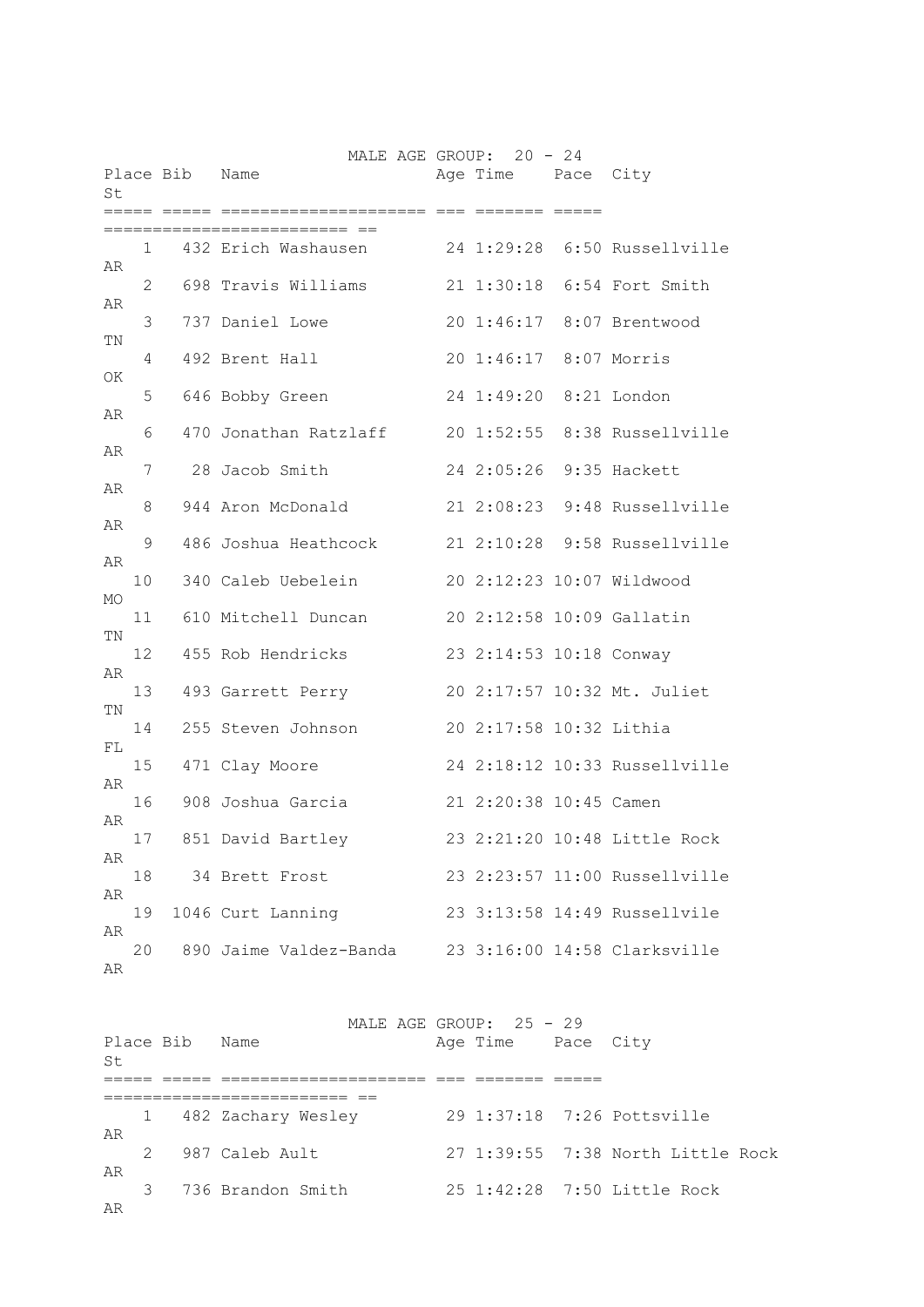| AR         | 4  | 377 Jordan Steinhaus                                    |                         | 27 1:43:32 7:55 Hot Springs   |
|------------|----|---------------------------------------------------------|-------------------------|-------------------------------|
|            | 5  | 939 James Barnes                                        | 27 1:46:34              | 8:09 Little Rock              |
| AR         | 6  | 628 Justin Sparkman                                     | 26 1:48:47              | 8:19 Morrilton                |
| AR         | 7  | 679 Josh Teal                                           | 271:51:44               | 8:32 Maumelle                 |
| AR         | 8  | 394 Chris Wade                                          |                         | 27 1:55:19 8:49 Dardanelle    |
| AR         |    |                                                         |                         |                               |
| AR         | 9  | 318 Benjamin Hornbeck                                   |                         | 27 1:55:28 8:49 Hot Springs   |
| AR         | 10 | 807 David Gerstein                                      | 29 1:59:01              | 9:06 Little Rock              |
|            | 11 | 464 Corey Cloud                                         |                         | 27 2:09:57 9:56 Russellville  |
| AR         | 12 | 109 Kyle Clem                                           | 27 2:10:23 9:58 Conway  |                               |
| ${\tt AR}$ | 13 | 473 Jordan Ray                                          |                         | 25 2:11:54 10:05 Russellville |
| AR         | 14 | 1021 Jay Lieblong                                       |                         | 26 2:12:20 10:07 Russellville |
| AR         |    |                                                         |                         |                               |
| AR         | 15 | 534 Deron Johnson                                       | 27 2:16:34 10:26 Lavaca |                               |
| AR         | 16 | 550 Kody Morris                                         |                         | 26 2:16:34 10:26 Van Buren    |
|            | 17 | 388 Cody Dare                                           |                         | 27 2:17:21 10:30 Russellville |
| AR         | 18 | 537 Demetrice Baskerville 25 2:18:02 10:33 Russellville |                         |                               |
| AR         | 19 | 984 Casey Tadel                                         |                         | 29 2:18:58 10:37 Russellville |
| AR         | 20 | 359 Brandon Motley                                      |                         | 28 2:35:27 11:52 Russellville |
| AR         |    |                                                         |                         |                               |
| AR         | 21 | 165 Andrew Haney                                        | 27 2:38:23 12:06 Conway |                               |
| AR         | 22 | 847 Micah Baker                                         | 28 2:47:14 12:46 Dover  |                               |
|            | 23 | 541 Braxton Lay                                         |                         | 25 2:49:35 12:57 Russellville |
| AR         |    |                                                         |                         |                               |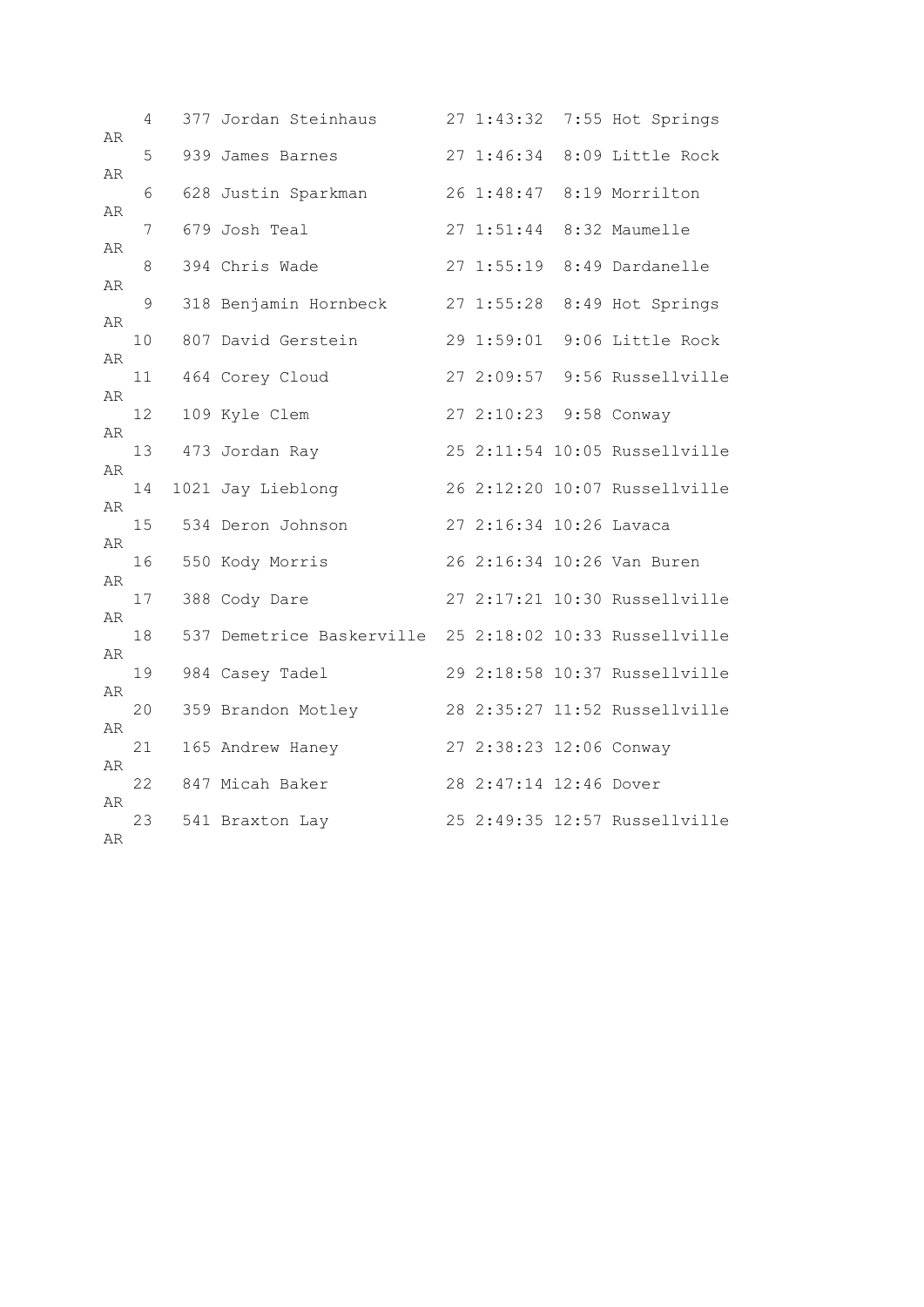| St  |    | Place Bib Name | MALE AGE GROUP: 30 - 34 | Age Time Pace City      |                                   |
|-----|----|----------------|-------------------------|-------------------------|-----------------------------------|
|     |    |                |                         |                         |                                   |
| AR  | 1  |                | 415 Cody Lawlis         |                         | 32 1:26:30 6:37 Russellville      |
|     | 2  |                | 903 Wes McAfee          |                         | 31 1:29:39 6:51 North Little Rock |
| AR  | 3  |                | 937 Matt McCoy          | 34 1:32:58              | 7:06 Russellville                 |
| AR  | 4  |                | 260 Camacho Ruben       | 34 1:35:56              | 7:20 Russellville                 |
| AR  | 5  |                | 926 Jon Altheuser       |                         | 31 1:36:07 7:21 Russellville      |
| AR  | 6  |                | 39 Bryon Murders        |                         | 30 1:38:27 7:31 Russellville      |
| AR  | 7  |                | 612 Brandon Smith       |                         | 31 1:42:55 7:52 Russellville      |
| AR  | 8  |                | 772 Tim Dockery         |                         | 32 1:45:42 8:05 Little Rock       |
| AR  | 9  |                | 797 Dustin Brown        |                         | 34 1:48:59 8:20 Morrilton         |
| AR  | 10 |                | 599 Dillian Smith       |                         | 31 1:49:47 8:23 Mountain View     |
| AR  | 11 |                | 526 Christopher Artuso  | 30 1:52:01 8:33 Cypress |                                   |
| TX. | 12 |                | 250 Lance Martin        |                         | 34 1:52:10 8:34 Russellville      |
| AR  | 13 |                | 75 Josh Beldin          |                         | 32 1:54:10 8:43 Russellville      |
| AR  | 14 |                | 525 Danny Cruse         |                         | 32 1:55:39 8:50 Russellville      |
| AR  | 15 |                | 107 Michael Kennedy     |                         | 33 1:57:13 8:57 Little Rock       |
| AR  | 16 |                | 943 Brad Franklin       |                         | 33 1:58:24 9:03 Little Rock       |
| AR  |    |                |                         |                         |                                   |
| AR  | 17 |                | 280 Rodney Dodge        | 32 2:02:04 9:20 Lamar   |                                   |
| AR  | 18 |                | 327 Joshua Myers        |                         | 33 2:03:53 9:28 North Little Rock |
| AR  | 19 |                | 703 Justin Robertson    |                         | 31 2:05:01 9:33 Russellville      |
| AR  | 20 |                | 554 Jonathan Leavell    | 30 2:08:34 9:49 Conway  |                                   |
| AR  | 21 |                | 374 Aaron Hogan         |                         | 33 2:09:03 9:52 Russellville      |
| AR  | 22 |                | 938 Jason Oliver        |                         | 31 2:09:55 9:55 Russellville      |
| AR  | 23 |                | 19 Justin Myrick        |                         | 34 2:10:40 9:59 Russellville      |
| AR  | 24 |                | 485 Chris Bosch         |                         | 32 2:10:55 10:00 Springdale       |
| AR  | 25 |                | 500 Brad Cothran        |                         | 30 2:14:17 10:15 West Fork        |
| AR  | 26 |                | 688 Jarrod Toland       |                         | 33 2:17:22 10:30 Pottsville       |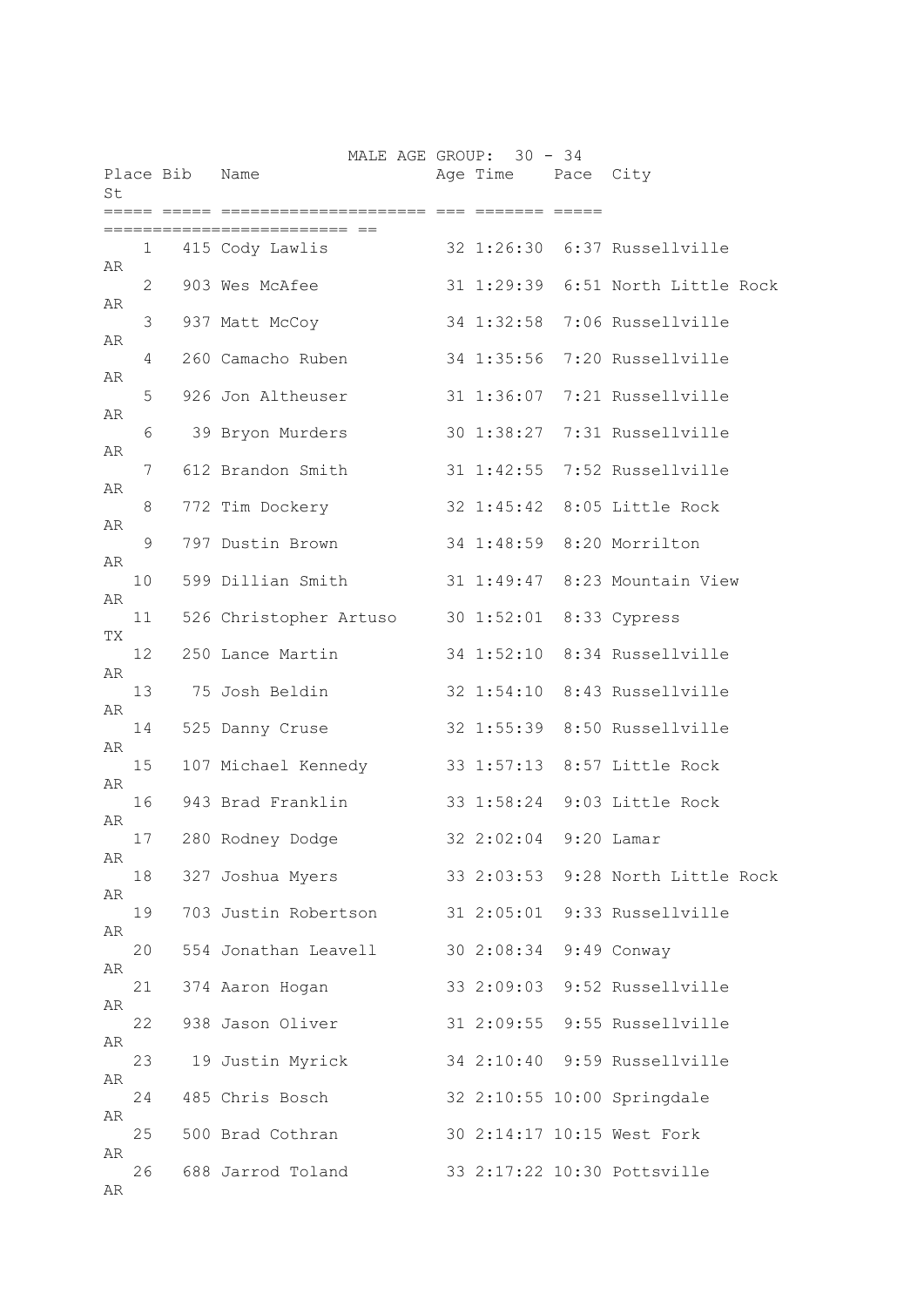|          | 27 | 942 Nigel Gombakomba    |                         | 33 2:17:32 10:30 Silver Spring |
|----------|----|-------------------------|-------------------------|--------------------------------|
| MD       | 28 | 399 David Thornton      | 31 2:19:06 10:38 Conway |                                |
| AR<br>OK | 29 | 897 Don Hirst           | 34 2:21:58 10:51 Altus  |                                |
| AR       | 30 | 733 Ryan Farris         |                         | 32 2:23:17 10:57 Little Rock   |
| AR       | 31 | 341 Josh Pitts          |                         | 31 2:32:20 11:38 Russellville  |
| AR       |    | 32 536 Will Cooper      |                         | 31 2:44:12 12:33 Russellville  |
| AR       | 33 | 477 Cody Jones          | 32 2:59:28 13:42 Benton |                                |
| AR       | 34 | 88 Larry Walker         |                         | 32 3:01:37 13:52 Russellville  |
| AR       | 35 | 244 Gregory McKay       | 30 3:09:14 14:27 Conway |                                |
| AR       | 36 | 601 Matthew Parish      |                         | 30 3:11:03 14:36 Russellville  |
| AR       |    | 37 620 Nicholas Norfolk |                         | 30 3:14:14 14:50 Little Rock   |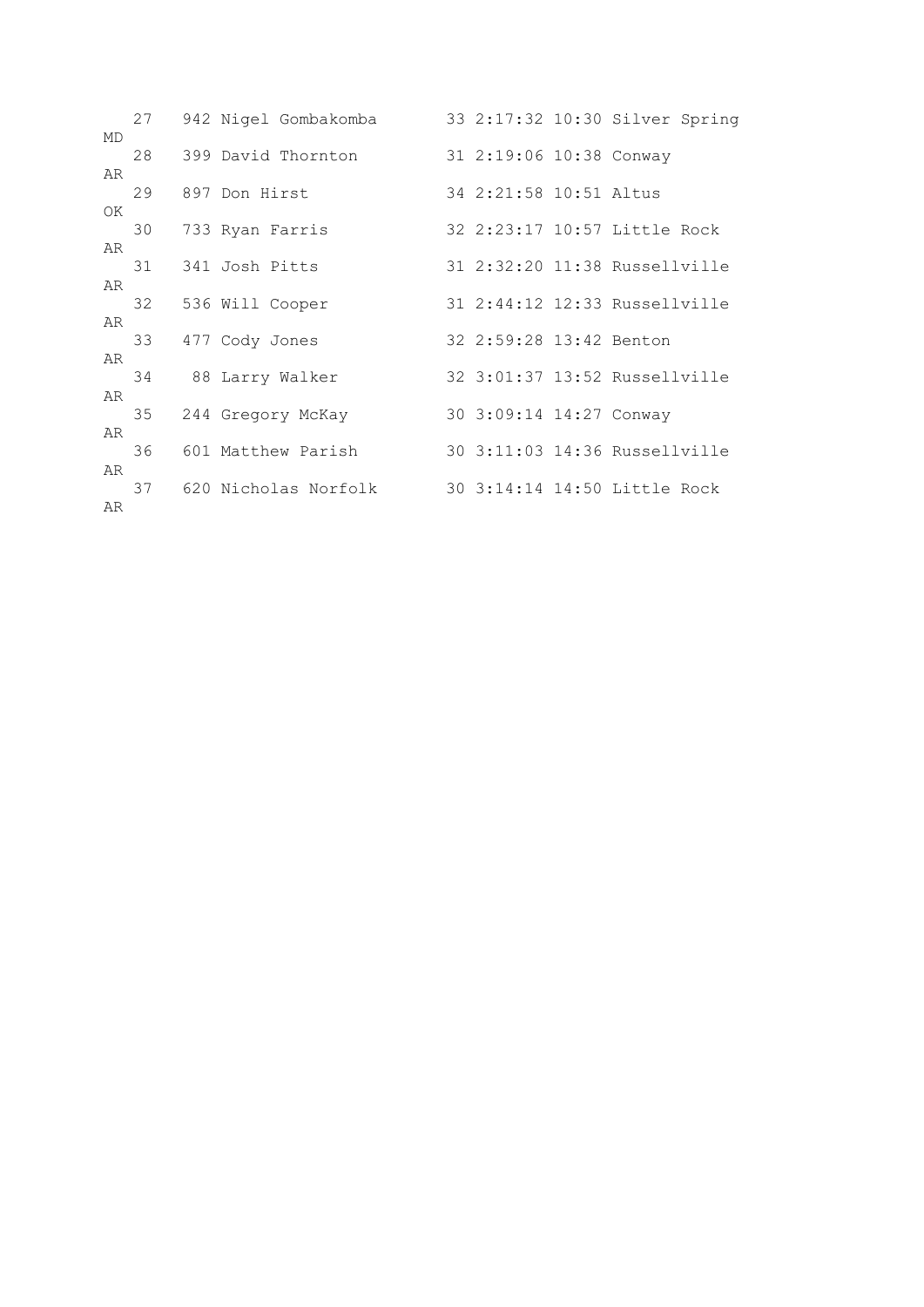| St |    | Place Bib | MALE AGE GROUP: 35 - 39<br>Name | Age Time Pace City     |                              |
|----|----|-----------|---------------------------------|------------------------|------------------------------|
|    |    |           | :=========                      | EEEEEEE EEEEE          |                              |
| AR | 1  |           | 41 Jason Montgomery             |                        | 39 1:35:04 7:16 Plumerville  |
| AR | 2  |           | 997 David Langford              | 36 1:39:55             | 7:38 Charleston              |
|    | 3  |           | 978 David Gaston                | 38 1:43:52             | 7:56 Russellville            |
| AR | 4  |           | 950 Aaron Wilson                | 38 1:45:56             | 8:06 Cabot                   |
| AR | 5  |           | 228 Jared Wood                  | 35 1:46:28             | 8:08 Clarksville             |
| AR | 6  |           | 635 Zac Lacy                    | 37 1:49:09             | 8:20 Russellville            |
| AR | 7  |           | 983 Richard Counts              | 35 1:49:31             | 8:22 Conway                  |
| AR | 8  |           | 991 Chris Hall                  | 35 1:49:57             | 8:24 Alexander               |
| AR | 9  |           | 267 Frank Koeth                 | 35 1:51:56             | 8:33 Greenwood               |
| AR | 10 |           | 861 Allen Poole                 |                        | 36 1:55:00 8:47 Maumelle     |
| AR |    |           |                                 |                        |                              |
| AR | 11 |           | 707 Carl Kirtley                |                        | 36 1:56:06 8:52 Russellville |
| AR | 12 |           | 728 Raymond Petty               | 38 1:56:08             | 8:52 Russellville            |
| AR | 13 |           | 376 Gabe Freyaldenhoven         |                        | 38 1:56:59 8:56 Russellville |
| AR | 14 |           | 1003 Thomas Cabantac            | 35 1:57:00             | 8:56 Conway                  |
| AR | 15 |           | 311 Robert Hollowell            |                        | 39 1:57:32 8:59 Clarksville  |
| AR | 16 |           | 5 John McGrew                   | 37 1:58:30 9:03 Casa   |                              |
|    | 17 |           | 36 Jason Brewer                 | 37 1:59:00             | 9:06 Memphis                 |
| ΤN | 18 |           | 602 Daniel Bullock              |                        | 39 1:59:31 9:08 Russellville |
| AR | 19 |           | 489 Matt Young                  |                        | 39 2:00:03 9:10 Russellville |
| AR | 20 |           | 1006 Bobby Cox                  |                        | 39 2:02:36 9:22 Bossier City |
| LA | 21 |           | 892 Matt Parcher                | 36 2:02:38 9:22 Benton |                              |
| AR | 22 |           | 22 Jonathan Beagle              | 37 2:05:21 9:35 London |                              |
| AR | 23 |           | 761 Eric Sessums                |                        | 37 2:07:04 9:42 Batesville   |
| AR | 24 |           |                                 |                        | 37 2:07:31 9:45 Russellville |
| AR |    |           | 207 Jeremy Dugas                |                        |                              |
| AR | 25 |           | 16 Trey Reed                    |                        | 38 2:07:34 9:45 Sherwood     |
| AR | 26 |           | 922 Toby Barton                 | 37 2:08:45 9:50 Conway |                              |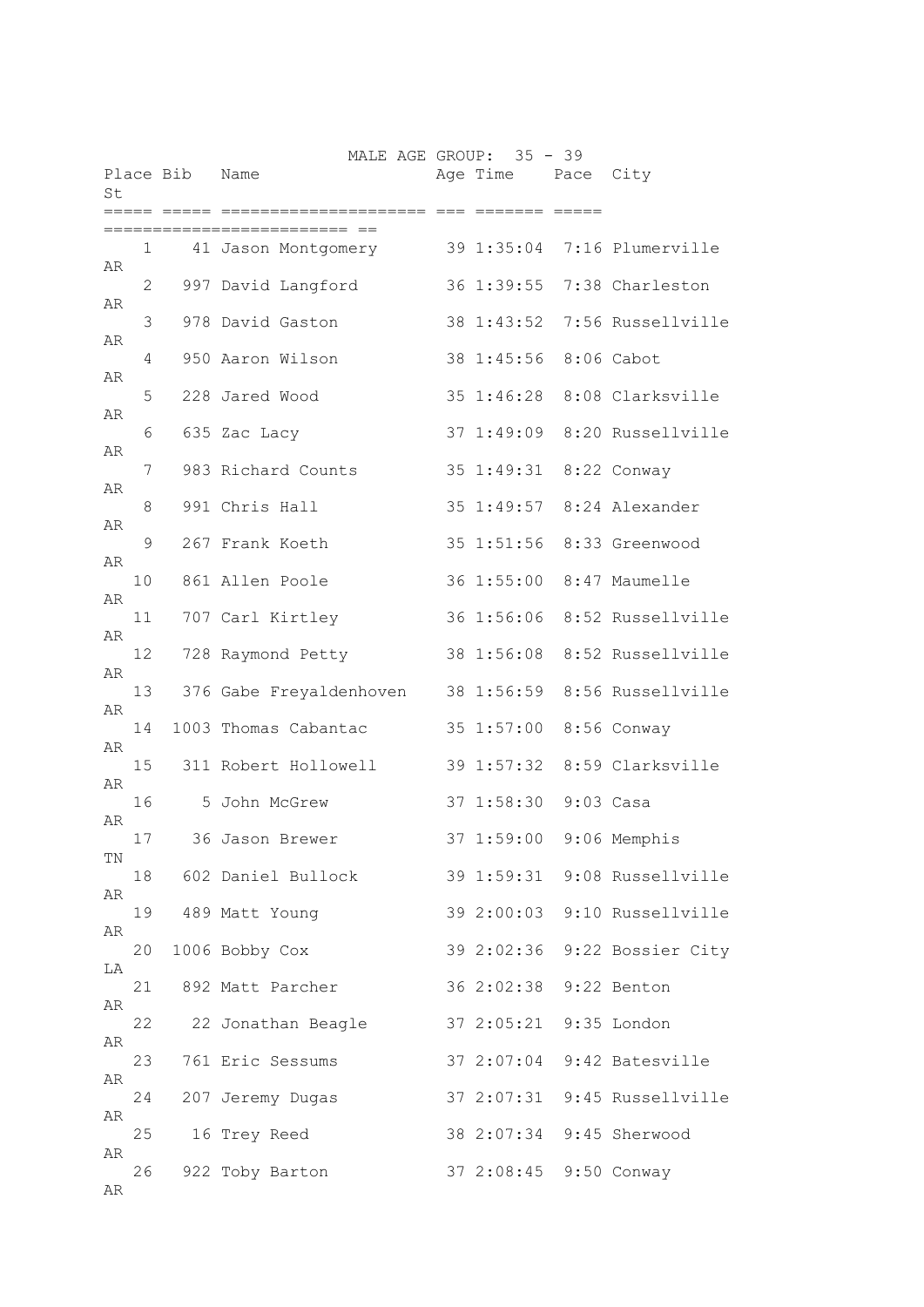| AR |    | 27 839 Eli Keller                                |                          | 36 2:09:21 9:53 Maumelle      |
|----|----|--------------------------------------------------|--------------------------|-------------------------------|
|    | 28 | 1045 Brandon Smith                               |                          | 39 2:09:22 9:53 Maumelle      |
| AR | 29 | 528 Michael Work                                 |                          | 37 2:10:58 10:00 Russellville |
| AR | 30 | 397 Daniel Glasser                               | 38 2:11:02 10:01 Searcy  |                               |
| AR | 31 |                                                  |                          | 38 2:11:38 10:03 Batesville   |
| AR |    | 481 Davy Insell                                  |                          |                               |
| AR | 32 | 461 Jeremy D Keaster                             |                          | 36 2:17:23 10:30 Russellville |
|    | 33 | 929 Todd Sevier                                  | 38 2:18:14 10:34 Conway  |                               |
| AR | 34 | 509 Michael Wells                                |                          | 39 2:19:54 10:41 Greenbrier   |
| AR | 35 | 815 Andrew Watson                                | 38 2:20:14 10:43 Vilonia |                               |
| AR | 36 | 891 Christopher Baumgardn 38 2:20:53 10:46 Altus |                          |                               |
| OK |    |                                                  |                          |                               |
| AR | 37 | 924 Grant Grigg                                  |                          | 35 2:22:45 10:54 Little Rock  |
|    | 38 | 224 James Honeycutt                              | 35 2:28:45 11:22 Conway  |                               |
| AR | 39 | 349 Jeff Seay                                    |                          | 37 2:33:34 11:44 Dardanelle   |
| AR | 40 | 319 Harry Alvis                                  | 36 2:52:07 13:09 Dover   |                               |
| AR |    |                                                  |                          |                               |
| AR | 41 | 127 Scott Heflin                                 |                          | 39 2:57:45 13:35 Russellville |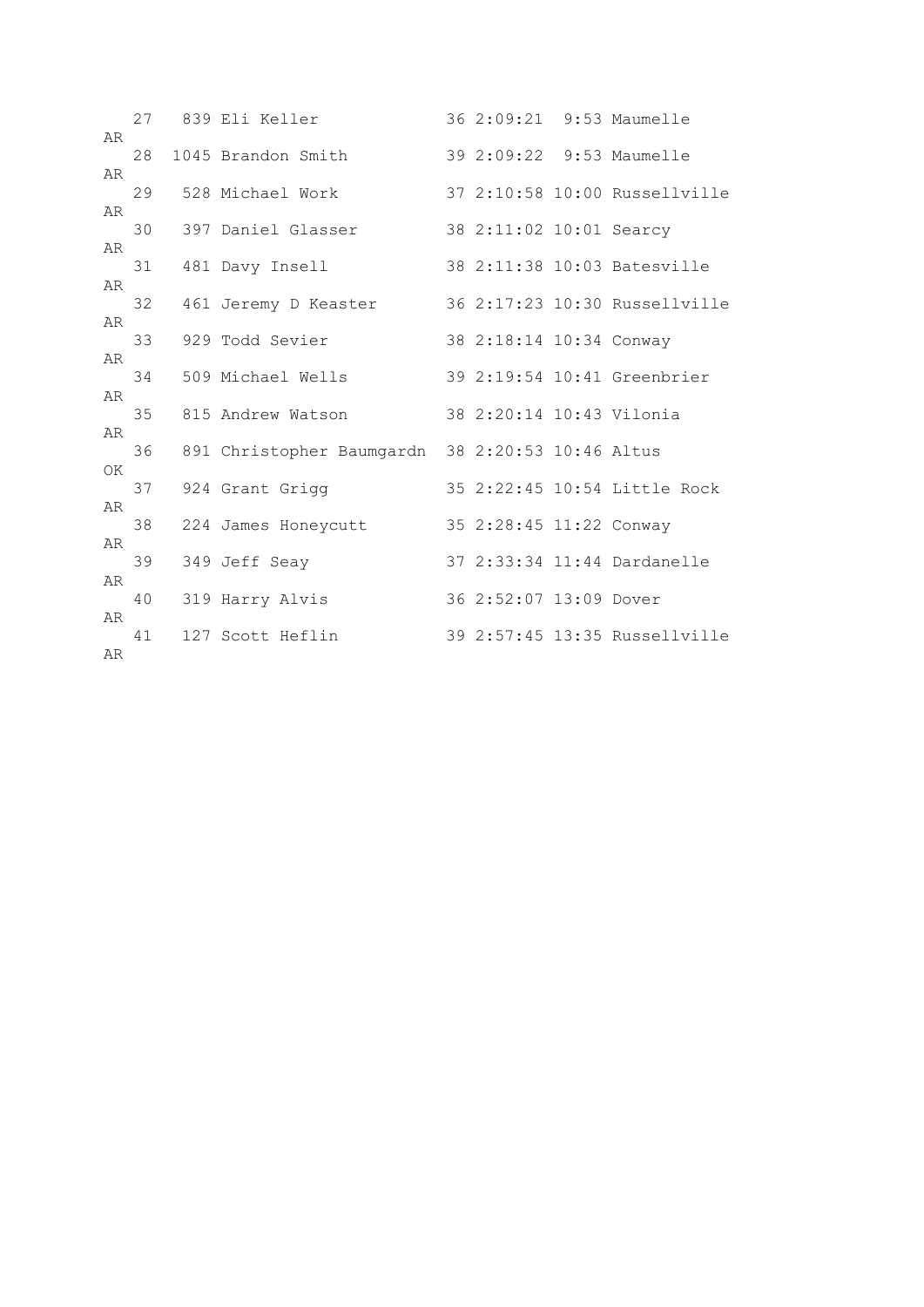| St |              | Place Bib Name | MALE AGE GROUP: 40 - 44 | Age Time Pace City      |                               |
|----|--------------|----------------|-------------------------|-------------------------|-------------------------------|
|    |              |                | === ==                  | ======= =====           |                               |
| AR | $\mathbf{1}$ |                | 738 Rodney Paine        |                         | 43 1:38:04 7:30 Little Rock   |
|    | 2            |                | 6 Owen Kelly            |                         | 44 1:39:21 7:36 Russellville  |
| AR | 3            |                | 621 Timothy Via         |                         | 42 1:40:47 7:42 Dardanelle    |
| AR | 4            |                | 876 Jacob Wells         | 44 1:41:55              | 7:47 Little Rock              |
| AR | 5            |                | 300 James Ryken         | 41 1:43:17              | 7:53 Conway                   |
| AR | 6            |                | 176 Keeth Rowland       |                         | 42 1:43:27 7:54 Muskogee      |
| ΟK | 7            |                | 990 Tim Gorman          |                         | 44 1:44:54 8:01 Bee Branch    |
| AR | 8            |                | 765 Brian Yeager        |                         | 40 1:49:07 8:20 Batesville    |
| AR | 9            |                | 774 Michael Ellis       |                         | 42 1:49:25 8:22 Stuttgart     |
| AR |              |                |                         |                         |                               |
| AR | 10           |                | 40 Toby Yeager          |                         | 40 1:49:38 8:23 Pottsville    |
| AR | 11           |                | 972 Brian Blair         |                         | 42 1:50:43 8:28 Marshall      |
| AR | 12           |                | 350 Kelvin Freeman      |                         | 42 1:51:19 8:30 Russellville  |
| AR | 13           |                | 1004 Kevin Carr         | 41 1:51:33 8:31 Malvern |                               |
| AR | 14           |                | 369 Craig Ross          | 44 1:51:49 8:33 Conway  |                               |
|    | 15           |                | 995 Curt Amenta         | 40 1:54:22 8:44 Conway  |                               |
| AR | 16           |                | 828 John Schroeder      |                         | 42 1:54:45 8:46 Batesville    |
| AR | 17           |                | 85 Rick Zachary         | 43 1:55:52              | 8:51 Russellville             |
| AR | 18           |                | 747 Travis McGee        |                         | 43 2:00:04 9:10 Plumerville   |
| AR | 19           |                | 29 Steve George         |                         | 43 2:01:20 9:16 Russellville  |
| AR | 20           |                | 382 Micheal Keen        |                         | 41 2:02:23 9:21 Dardanelle    |
| AR | 21           |                | 273 Laz Castillo        | 40 2:05:29 9:35 Conway  |                               |
| AR | 22           |                | 259 Thomas Ashcraft     | 40 2:08:22 9:48 Conway  |                               |
| AR |              |                |                         |                         |                               |
| AR | 23           |                | 403 Mike McCullar       |                         | 44 2:11:48 10:04 Sherwood     |
| AR | 24           |                | 93 Joe Carter           | 40 2:21:35 10:49 Atkins |                               |
| AR | 25           |                | 741 Rodney Block        |                         | 44 2:21:51 10:50 Little Rock  |
| AR | 26           |                | 343 Robert Young        |                         | 42 2:24:07 11:01 Russellville |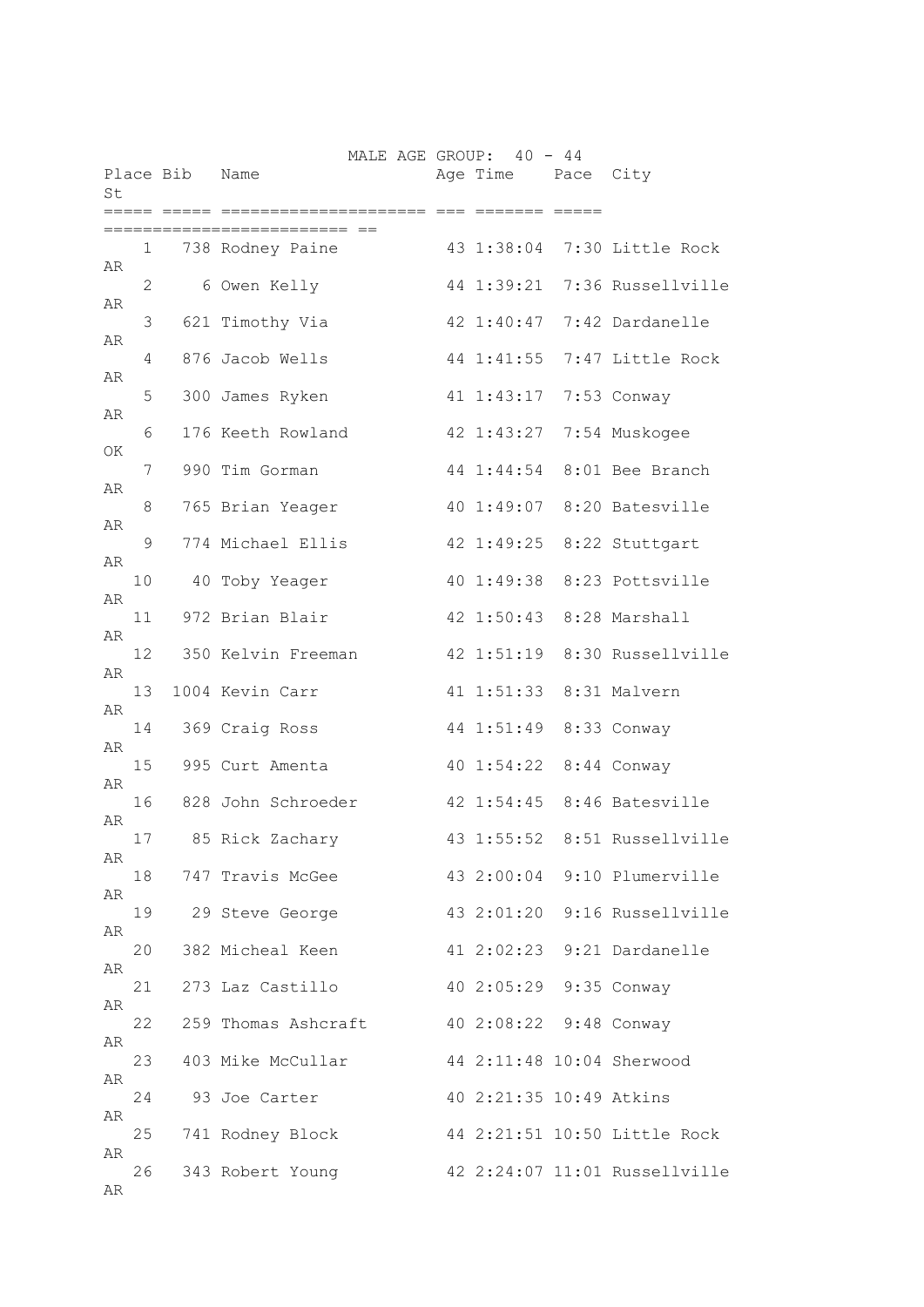|          |    | 27 873 Brad Palmer  |                         | 43 2:24:09 11:01 Russellville      |
|----------|----|---------------------|-------------------------|------------------------------------|
| AR       | 28 | 634 Derrick Hendrix |                         | 42 2:24:20 11:02 Little Rock       |
| AR       | 29 | 171 Mike Fields     |                         | 44 2:35:34 11:53 Russellville      |
| AR       | 30 | 778 Justin Stuart   | 41 2:37:47 12:03 Benton |                                    |
| AR       | 31 | 360 Doug Duvall     |                         | 41 2:39:43 12:12 Russellville      |
| AR       | 32 | 153 Daniel Frew     | 44 2:39:50 12:13 Dover  |                                    |
| AR       | 33 | 490 Larry Thompson  | 43 2:55:24 13:24 Conway |                                    |
| AR       | 34 | 110 Jon Parham      |                         | 43 2:58:57 13:40 North Little Rock |
| AR       | 35 | 882 Mark Hammons    |                         | 42 2:59:27 13:42 Little Rock       |
| AR<br>AR | 36 | 53 Todd Thompson    | 40 3:07:09 14:18 Atkins |                                    |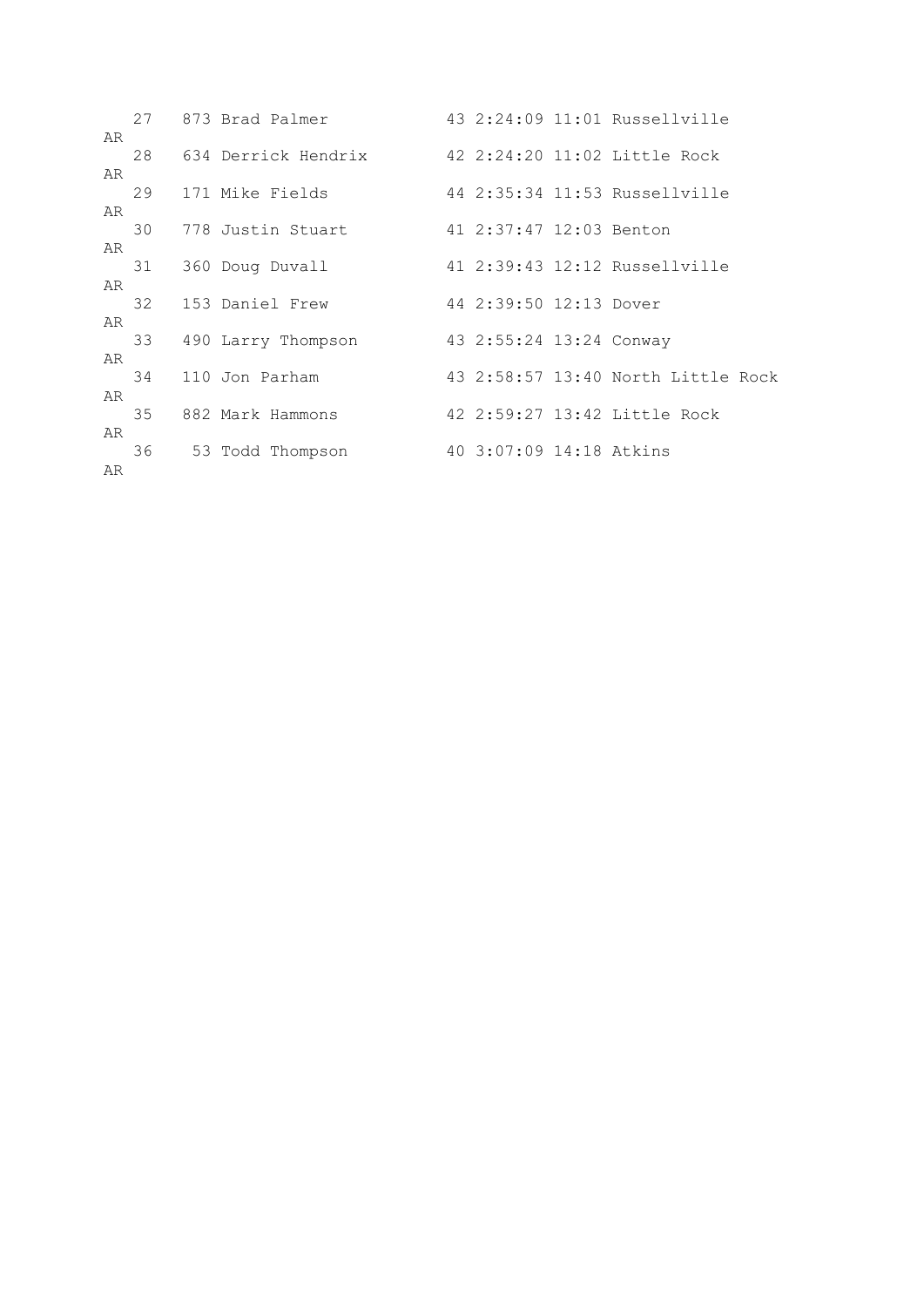| St |    | Place Bib | MALE AGE GROUP: 45 - 49<br>Name                | Age Time Pace City      |           |                               |
|----|----|-----------|------------------------------------------------|-------------------------|-----------|-------------------------------|
|    |    |           |                                                | ====== =====            |           |                               |
| AR | 1  |           | 421 Seth Irwin                                 |                         |           | 47 1:35:07 7:16 Russellville  |
|    | 2  |           | 769 Michael Witt                               | 46 1:35:29              |           | 7:18 Dardanelle               |
| AR | 3  |           | 1027 Bruce Phillips                            | 47 1:35:40              |           | 7:19 Clarksville              |
| AR | 4  |           | 974 Andy McNeill                               | 47 1:36:54              |           | 7:24 Russellville             |
| AR | 5  |           | 462 Scott Sosebee                              | 45 1:36:56              |           | 7:24 Russellville             |
| AR | 6  |           | 515 Chris Merritt                              | 46 1:43:31              |           | 7:55 Dardanelle               |
| AR | 7  |           | 667 Greg Johnson                               | 49 1:44:02              |           | 7:57 Bentonville              |
| AR | 8  |           | 858 Brenden Bishop                             | 48 1:44:53              |           | 8:01 Batesville               |
| AR | 9  |           | 895 Jim Musser                                 | 48 1:48:04              |           | 8:15 Russellville             |
| AR |    |           |                                                |                         |           |                               |
| AR | 10 |           | 163 Steven Owen                                | 46 1:48:04              |           | 8:15 Conway                   |
| AR | 11 |           | 907 Duane Goynes                               | 49 1:48:27 8:17 Austin  |           |                               |
| AR | 12 |           | 980 William Scott                              |                         |           | 46 1:49:40 8:23 Russellville  |
| PA | 13 |           | 829 Michael Lefkowitz                          | 48 1:52:28              |           | 8:36 Havertown                |
| AR | 14 |           | 603 Troy Kaylor                                | 45 1:52:48              | 8:37 Ward |                               |
| AR | 15 |           | 811 Kevin Groustra                             |                         |           | 47 1:53:07 8:39 Little Rock   |
|    | 16 |           | 187 Mark Gotcher                               |                         |           | 49 1:56:06 8:52 Russellville  |
| AR | 17 |           | 164 Charles Montjoy                            | 45 2:08:04 9:47 Atkins  |           |                               |
| AR | 18 |           | 566 John Merguie                               | 46 2:08:54 9:51 Conway  |           |                               |
| AR | 19 |           | 351 Kyle Wills                                 |                         |           | 47 2:09:49 9:55 Russellville  |
| AR | 20 |           | 586 Michael Grosskreuz 49 2:09:54 9:55 Barling |                         |           |                               |
| AR | 21 |           | 702 Stephen Campbell                           |                         |           | 47 2:13:26 10:12 Hot Springs  |
| AR | 22 |           | 62 Randy Allen                                 |                         |           | 48 2:14:48 10:18 Russellville |
| AR | 23 |           | 48 Thad Hinkle                                 |                         |           |                               |
| AR |    |           |                                                | 47 2:15:45 10:22 Dover  |           |                               |
| AR | 24 |           | 445 David Young                                |                         |           | 47 2:15:48 10:22 Russellville |
| AR | 25 |           | 881 Larry Trussell                             | 49 2:18:09 10:33 Conway |           |                               |
| AR | 26 |           | 632 Kevin Brooks                               |                         |           | 47 2:18:35 10:35 Little Rock  |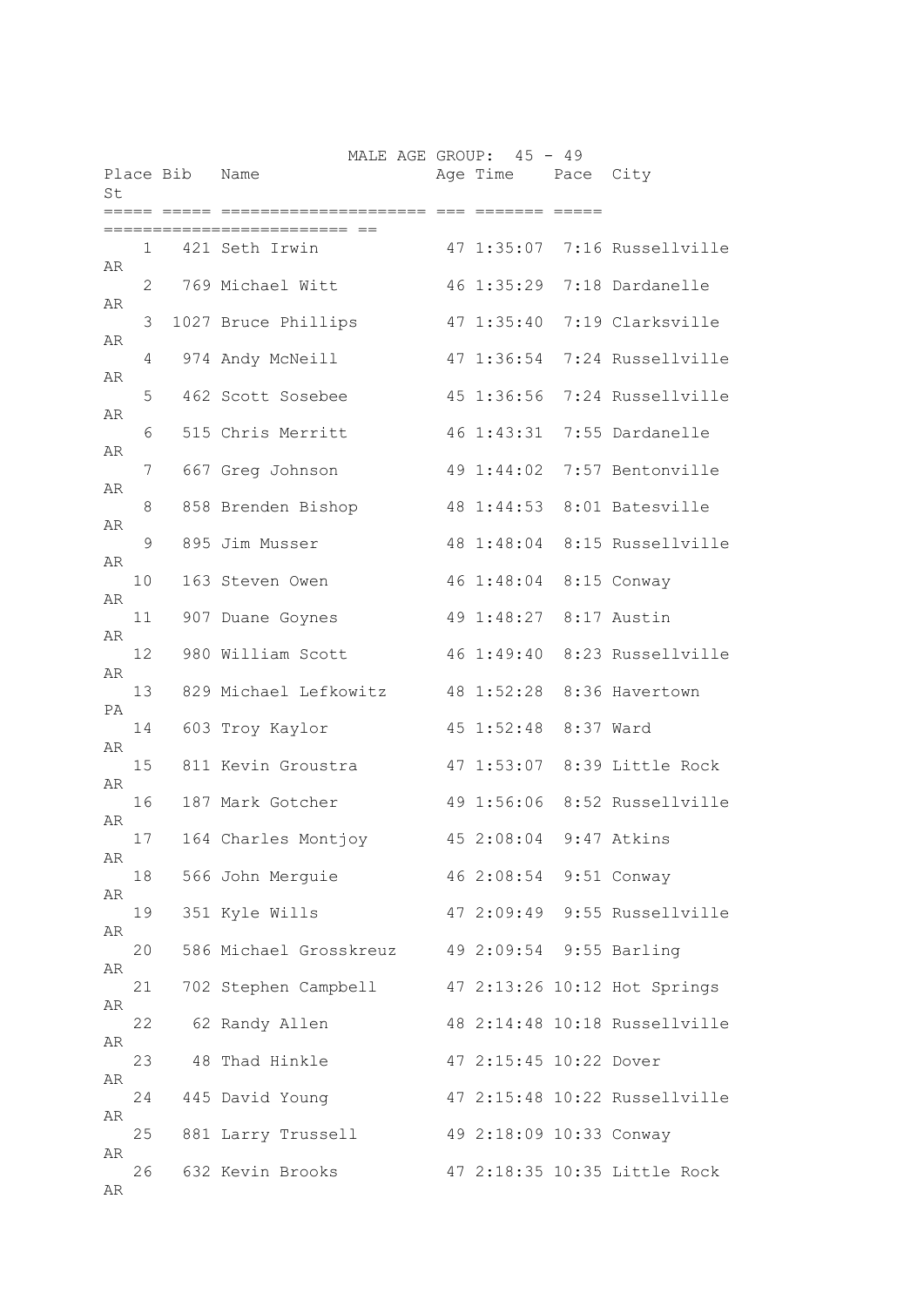|    | 27 | 180 John Autry                               |                         | 49 2:18:37 10:35 Russellville      |
|----|----|----------------------------------------------|-------------------------|------------------------------------|
| AR | 28 | 986 John Allison                             | 46 2:19:41 10:40 Cabot  |                                    |
| AR |    |                                              |                         |                                    |
|    | 29 | 182 Al Harpenau                              |                         | 48 2:21:40 10:49 Rusellyille       |
| AR | 30 | 335 Michael Trickett 47 2:22:28 10:53 Conway |                         |                                    |
| AR |    |                                              |                         |                                    |
| IA | 31 | 1007 Justin Deppe                            | 45 2:25:57 11:09 Jewell |                                    |
|    |    | 32 557 David Talbert                         |                         | 47 2:34:06 11:46 North Little Rock |
| AR | 33 | 1010 Daniel Goh                              |                         | 48 2:40:13 12:14 Fort Smith        |
| AR |    |                                              |                         |                                    |
| AR | 34 | 722 Keith Mitchell                           | 46 3:04:58 14:08 Dover  |                                    |
|    | 35 | 9 William Carromero                          |                         | 45 3:25:50 15:43 Russellville      |
| AR | 36 | 395 Sam Bloodworth                           |                         | 45 4:10:32 19:08 Russellville      |
| AR |    |                                              |                         |                                    |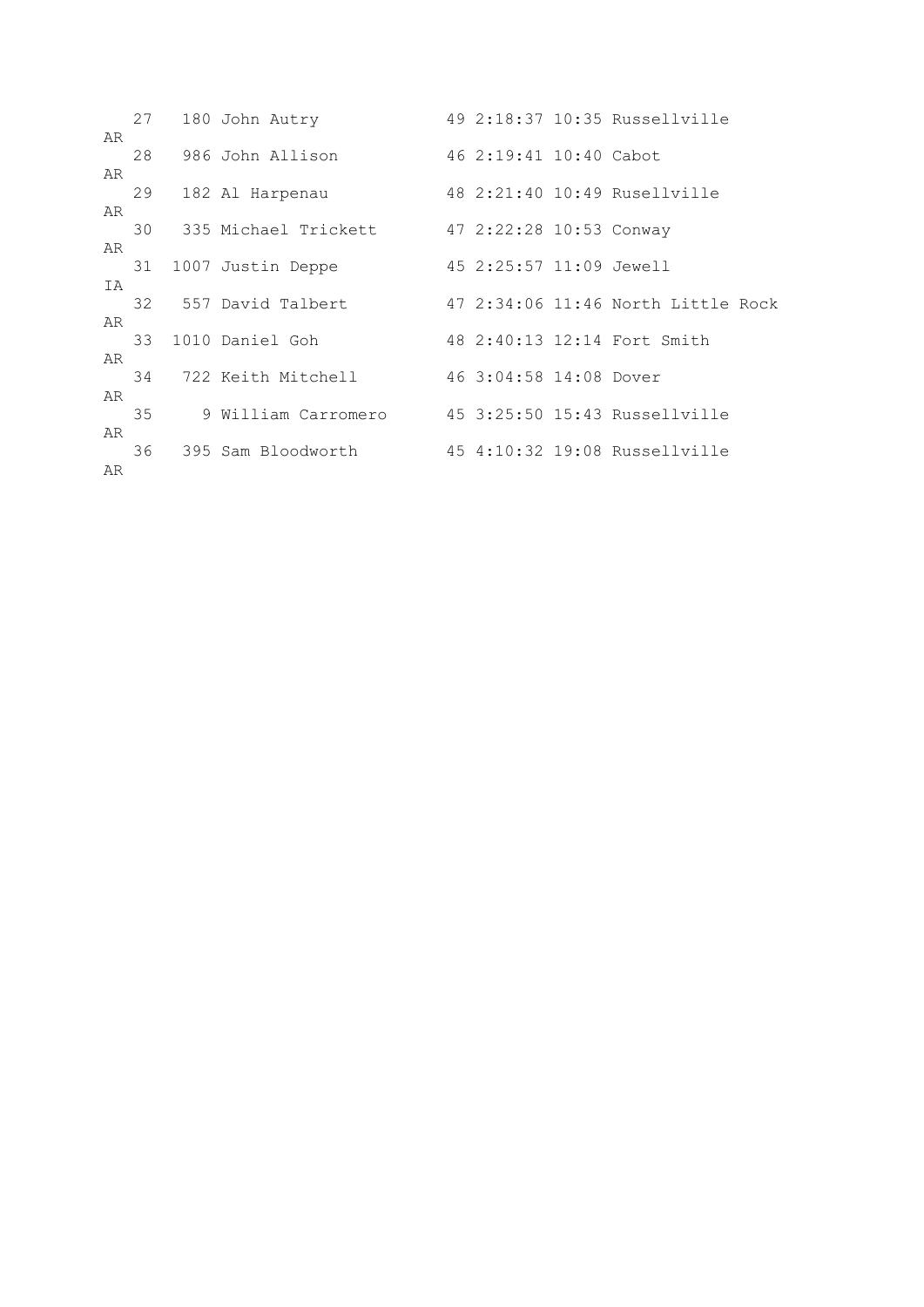|          |              |                | MALE AGE GROUP: 50 - 54           |                                                    |                               |
|----------|--------------|----------------|-----------------------------------|----------------------------------------------------|-------------------------------|
| St       |              | Place Bib Name |                                   | Age Time Pace City                                 |                               |
|          |              |                |                                   | ass seconds acces                                  |                               |
|          | $\mathbf{1}$ |                | 996 Steven Miller                 | 54 1:49:56 8:24 Conway                             |                               |
| AR<br>AR | 2            |                | 497 Adrian Meyer                  |                                                    | 53 1:51:42 8:32 Russellville  |
| AR       | 3            |                | 105 Rick Hart                     | 53 1:51:50 8:33 Conway                             |                               |
| AR       | 4            |                | 45 Paul Head                      |                                                    | 50 1:52:54 8:38 Russellville  |
| AR       | 5.           |                | 226 Keith Stone                   | 53 1:54:22 8:44 Conway                             |                               |
| AR       | 6            |                | 755 Kurt Jones                    |                                                    | 50 1:57:20 8:58 Russellville  |
| AR       | 7            |                | 123 David Pearrow                 | $52$ $1:58:43$                                     | 9:04 Russellville             |
| AR       | 8            |                | 905 Jim Hays                      | 53 1:58:43 9:04 Conway                             |                               |
| OK       | 9            |                | 265 Gordon Stewart                | 51 2:01:53 9:19 Bokoshe                            |                               |
| AR       | 10           |                | 653 David Friemel                 | 54 2:04:23 9:30 Benton                             |                               |
| AR       | 11<br>12     |                | 999 Joe Pruett<br>678 Glenn McKay | 50 2:11:20 10:02 Conway<br>51 2:11:41 10:04 Conway |                               |
| AR       | 13           |                | 323 Gary Jernigan                 |                                                    | 53 2:14:07 10:15 Dardanelle   |
| AR       | 14           |                | 661 Kenny Vestal                  | 54 2:15:40 10:22 Conway                            |                               |
| AR       | 15           |                | 32 Allen Scott                    | 51 2:18:30 10:35 Benton                            |                               |
| AR       | 16           |                | 670 Chuck Campbell                |                                                    | 51 2:19:29 10:39 Russellville |
| AR       | 17           |                | 1040 Brett Trammell               |                                                    | 51 2:19:33 10:40 Maumelle     |
| AR       | 18           |                | 622 Paul Palmer                   | 54 2:24:05 11:00 Elkton                            |                               |
| MD       | 19           |                | 160 Dave Whittenberg              | 53 2:28:47 11:22 Conway                            |                               |
| AR<br>AR | 20           |                | 887 Constantine Oslica            | 52 2:33:43 11:44 Conway                            |                               |
| ΙA       | 21           |                | 1013 Mark Greenfield              | 52 2:37:51 12:03 Jewell                            |                               |
| AR       | 22           |                | 426 Quentin Hanna                 |                                                    | 50 2:42:24 12:24 Russellville |
| AR       | 23           |                | 104 Rick Vorwerk                  |                                                    | 51 3:05:45 14:11 Little Rock  |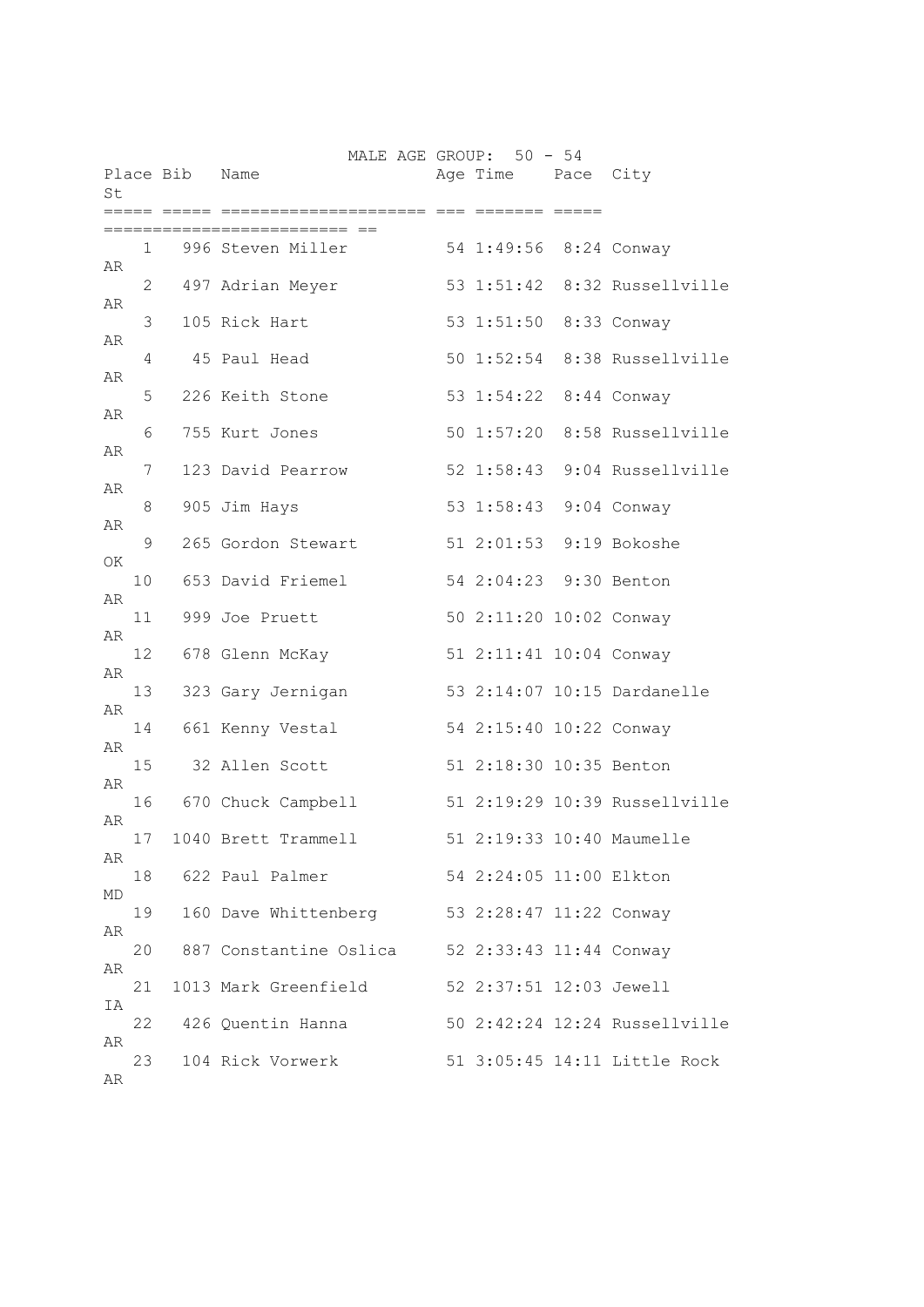| St |    | Place Bib | MALE AGE GROUP: 55 - 99<br>Name                      | Age Time Pace City       |                                    |
|----|----|-----------|------------------------------------------------------|--------------------------|------------------------------------|
|    |    |           | ====== ==                                            | into depende depen       |                                    |
|    |    |           | 1 696 Earl Rutter 59 1:42:34 7:50 Siloam Springs     |                          |                                    |
| AR | 2  |           | 674 Mike McCoy                                       |                          | 57 1:49:56 8:24 Russellville       |
| AR | 3  |           | 284 Charles Sanders                                  |                          | 57 1:50:00 8:24 Little Rock        |
| AR | 4  |           | 1000 Brian Holstean                                  | 55 1:50:28               | 8:26 Russellville                  |
| AR | 5  |           | 919 Stephen Carter                                   | 55 1:52:27               | 8:35 Morrilton                     |
| AR | 6  |           | 697 James Schuler                                    | 59 1:54:26               | 8:45 Morrilton                     |
| AR | 7  |           | 775 Johnny Brown                                     |                          | 58 1:58:54 9:05 Russellville       |
| AR |    |           | 979 Pete Tanguay 57 2:00:11 9:11 Conway              |                          |                                    |
| AR | 8  |           |                                                      |                          |                                    |
| AR | 9  |           | 889 Manfred Galatowitsch 65 2:02:57 9:24 Little Rock |                          |                                    |
| AR | 10 |           | 637 Bobby Applegate                                  |                          | 66 2:04:33 9:31 Dardanelle         |
| AR | 11 |           | 532 Charles Brown                                    | 71 2:06:47 9:41 Dover    |                                    |
| AR | 12 |           | 364 Bruce Brown                                      |                          | 55 2:08:39 9:50 Russellville       |
| AR | 13 |           | 820 Chris Horan                                      |                          | 58 2:10:52 10:00 Russellville      |
|    | 14 |           | 573 Andrew Monfee                                    |                          | 58 2:11:01 10:01 Russellville      |
| AR | 15 |           | 472 Fred Clayton                                     |                          | 66 2:11:14 10:02 Russellville      |
| AR | 16 |           | 786 Bruce Hendricks 55 2:15:36 10:22 Conway          |                          |                                    |
| AR | 17 |           | 142 Steve Olson                                      |                          | 62 2:18:33 10:35 Russellville      |
| AR | 18 |           | 840 Sonny Rhodes                                     |                          | 61 2:18:57 10:37 North Little Rock |
| AR | 19 |           | 985 Tim Tadel                                        |                          | 57 2:18:58 10:37 Russellville      |
| AR | 20 |           | 998 Don Potter                                       | 76 2:24:23 11:02 Conway  |                                    |
| AR |    |           |                                                      |                          |                                    |
| AR | 21 |           | 748 Ron Bramlett                                     | 57 2:25:53 11:09 Conway  |                                    |
| AR | 22 |           | 304 Thomas Akin                                      |                          | 61 2:29:27 11:25 Russellville      |
| AR | 23 |           | 521 Joe Cloud                                        |                          | 59 2:29:50 11:27 Russellville      |
| AR | 24 |           | 193 Jeff Housley                                     | 60 2:39:01 12:09 Dover   |                                    |
| AR | 25 |           | 357 Jim Stabler                                      |                          | 57 2:42:43 12:26 Russellville      |
| AR | 26 |           | 971 Allen Blair                                      | 65 2:47:28 12:47 Malvern |                                    |